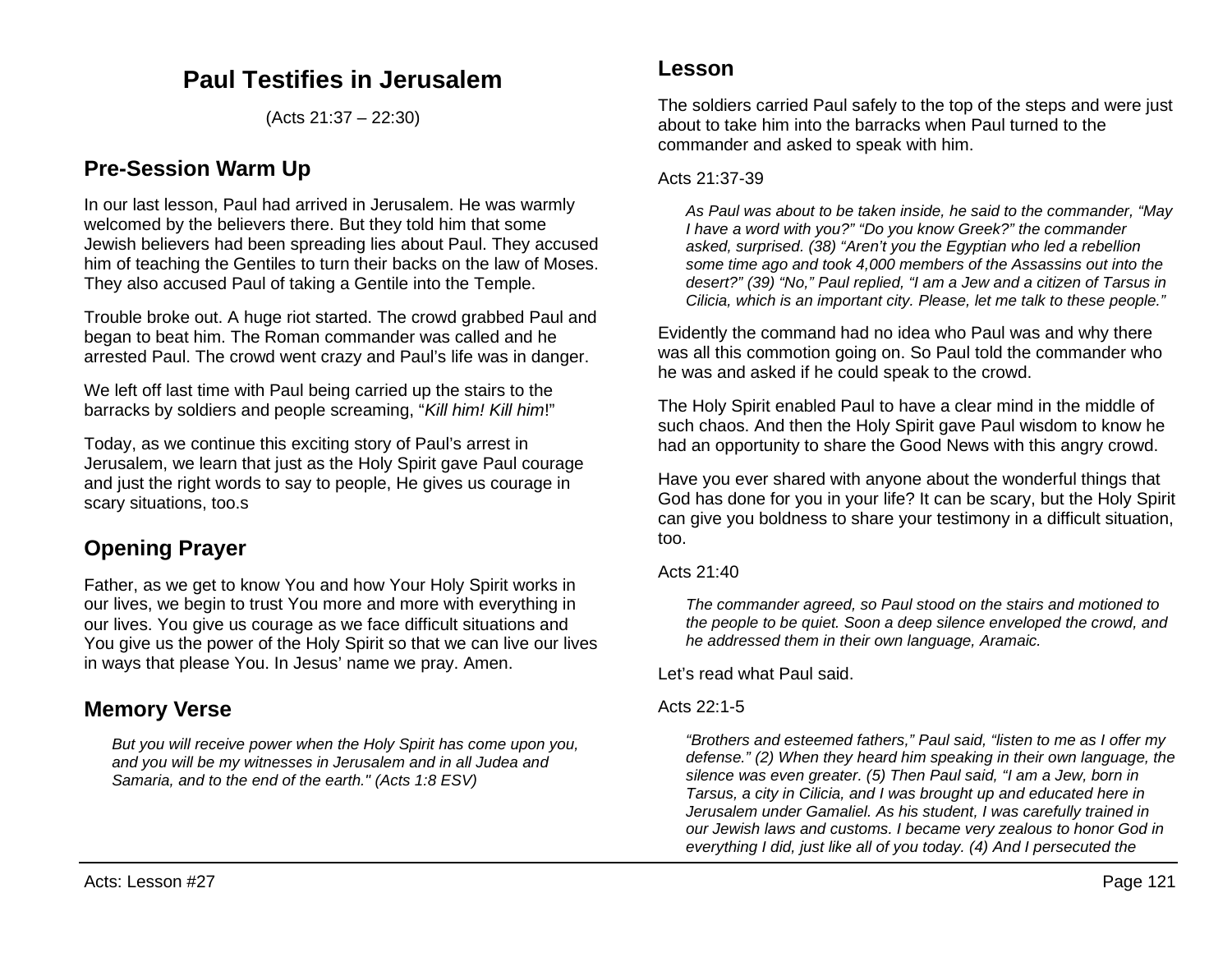*followers of the Way, hounding some to death, arresting both men and women and throwing them in prison. (5) The high priest and the whole council of elders can testify that this is so. For I received letters from them to our Jewish brothers in Damascus, authorizing me to bring the followers of the Way from there to Jerusalem, in chains, to be punished.*

Paul explains that he is a true Jew, trained in the Jewish laws and traditions. He tells them he understands their anger because he once persecuted anyone who taught that Jesus was the Messiah. Then he tells them about how he came to understand that Jesus was truly the promised One—the Messiah they had been waiting for since the beginning of time.

Then Paul tells them about how he became a believer.

### Acts 22:6-8

*"As I was on the road, approaching Damascus about noon, a very bright light from heaven suddenly shone down around me. (7) I fell to the ground and heard a voice saying to me, 'Saul, Saul, why are you persecuting me?' (8) "'Who are you, lord?' I asked. "And the voice replied, 'I am Jesus the Nazarene, the one you are persecuting.'*

Then Paul told the crowd that God sent a man named Ananias to tell him what he must do now that he believed in Jesus.

### Acts 22:14-16

*"Then he told me, 'The God of our ancestors has chosen you to know his will and to see the Righteous One and hear him speak. (15) For you are to be his witness, telling everyone what you have seen and heard. (16) What are you waiting for? Get up and be baptized. Have your sins washed away by calling on the name of the Lord.'*

After Paul became a believer, he wanted to share the Good News with other Jews. He thought surely, they would believe him when they saw the great change the Holy Spirit had made in his life. But God told him that the people in Jerusalem wouldn't believe him.

Acts 22:18

*I saw a vision of Jesus saying to me, 'Hurry! Leave Jerusalem, for the people here won't accept your testimony about me.'*

When Paul first became a believer, God gave Ananias a message for Paul, telling him what God wanted him to do.

Flip back to Acts 9.

Acts 9:15-16

*But the Lord said, "Go, for Saul is my chosen instrument to take my message to the Gentiles and to kings, as well as to the people of Israel. (16) And I will show him how much he must suffer for my name's sake."*

Paul wanted to share the gospel with the Jews, but the Lord knew that many Jews would reject Paul and the Good News about Jesus. That's why God sent Paul to share with the Gentile

Back to Acts 22.

Acts 22:21

*"But the Lord said to me, 'Go, for I will send you far away to the Gentiles!'"*

The crowd listened attentively to Paul until he mentioned the Gentiles.

Acts 22:22-23

*The crowd listened until Paul said that word. Then they all began to shout, "Away with such a fellow! He isn't fit to live!" (23) They yelled, threw off their coats, and tossed handfuls of dust into the air.*

When the crowd turned angry again, the commander stepped in.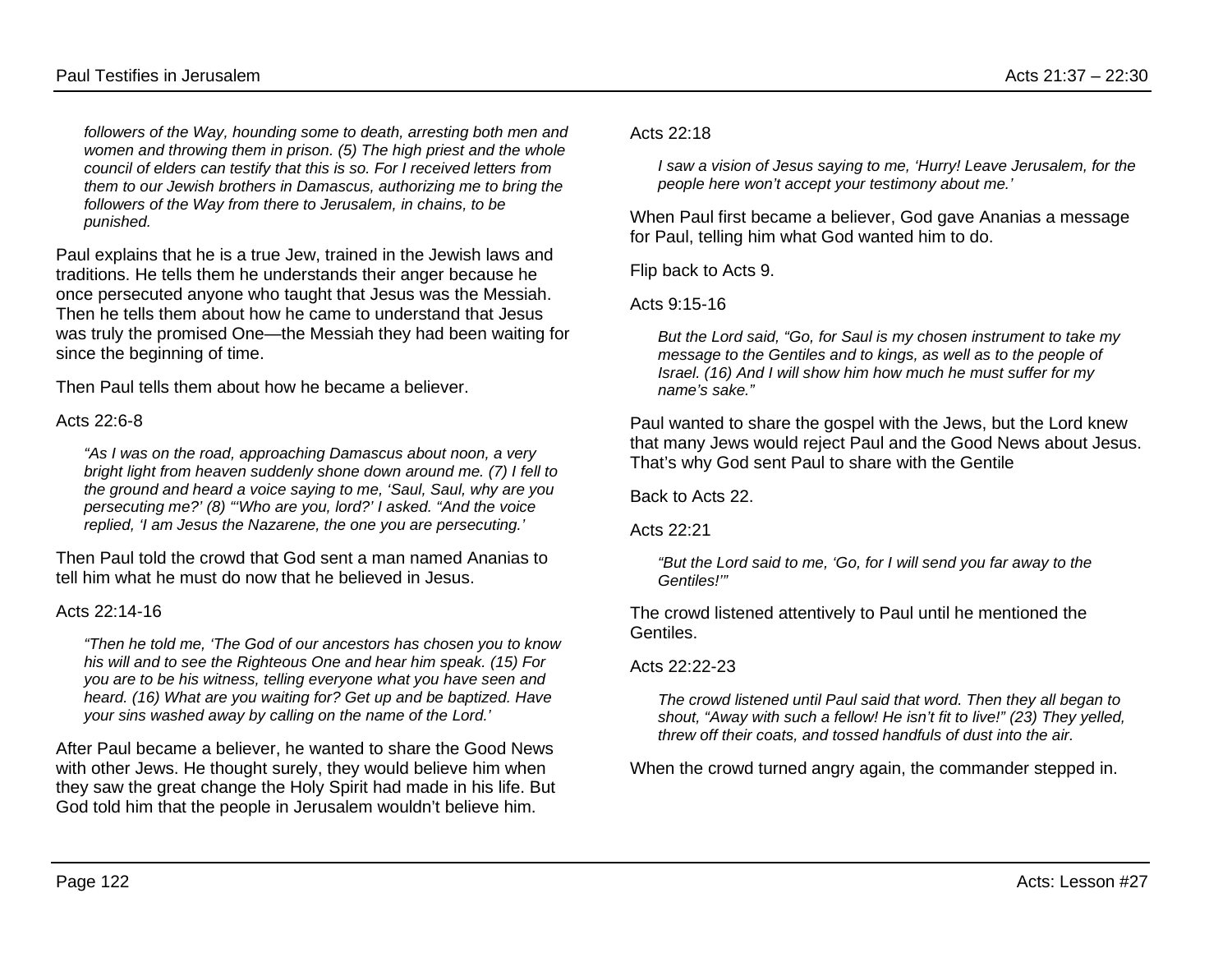#### Acts 22:24

*The commander brought Paul inside and ordered him lashed with*  whips to make him confess his crime. He wanted to find out why the *crowd had become so furious.*

The Holy Spirit helped Paul be calm and patient. As he was led away to be whipped by the soldiers, he didn't fight or argue. Instead, he calmly spoke to the commander.

#### Acts  $22.25$

*When they tied Paul down to lash him, Paul said to the officer standing there, "Is it legal for you to whip a Roman citizen who hasn't even been tried?"*

The soldiers stopped beating him.

#### Acts 22:26-27

*When the officer heard this, he went to the commander and asked, "What are you doing? This man is a Roman citizen!" (27) So the commander went over and asked Paul, "Tell me, are you a Roman citizen?" "Yes, I certainly am," Paul replied.*

When the commander learned that Paul was a Roman citizen, he stopped the soldiers from beating him and decided to let the Jewish religious leaders deal with Paul instead.

#### Acts  $22:30$

*The next day the commander ordered the leading priests into session*  with the Jewish high council. He wanted to find out what the trouble *was all about, so he released Paul to have him stand before them.*

Next week we will continue the story of Paul's arrest in Jerusalem. We'll pick up the story with Paul going before the Jewish religious leaders.

Today we have learned that the Holy Spirit gave Paul boldness and patience to speak calmly to this angry crowd about the truth of the gospel and the goodness of God.

We can trust the Holy Spirit to enable us to have wisdom and boldness to share our love for Jesus with others, too. We have the same Holy Spirit that Paul had!

Jesus commands us to go out and tell everyone everywhere about Him. He wants every person in the whole world to know that He came and died for their sins. If people would put their trust in what Jesus did for them on the cross, they, too, will receive eternal life and be able to live with Jesus forever in heaven.

God wants us to share with other people about His goodness. He wants us to tell people about all the wonderful things He has done for us in our lives.

Have you shared your faith with anyone? What was your experience?

The Holy Spirit is ready and able to help you be strong and courageous. He'll give you just the right words to say.

## **CLOSING PRAYER**

Father, You want us to share the Good News with others so much that You are just waiting for us to ask You to give us the right words to say to people and the courage to say it. Thank You for being such a faithful God. We love You so much and want all of our friends and family to come to know You, too. In Jesus' name we pray. Amen

## **LEARNING ACTIVITIES**

## **GAME CENTER**

Use the following questions in a game or discussion.

1. Why did the commander order that Paul be arrested? (21:34. The Jews were trying to kill Paul and the Commander couldn't find out why, so he ordered that Paul to be taken to the fortress.)